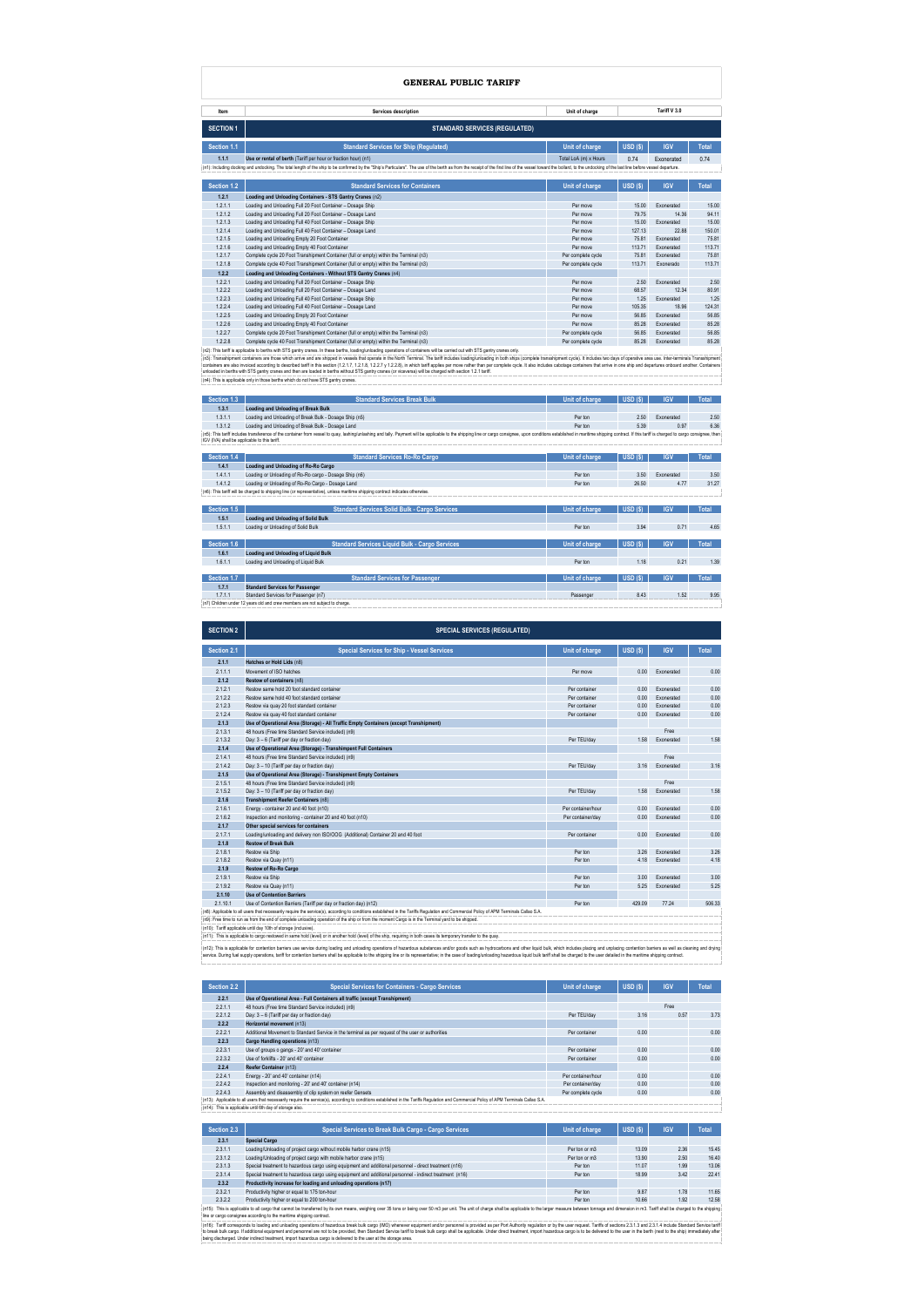(n17): This service is applicable whenever such service is required by the user and is aimed to increase the productivity for loading and unloading operations of break bulk cargo above the productivity levels set forth in

| Section 2. | cial Service Liquid Bulk  - Cargo Services                        | t of charde | <b>USD (S)</b> | <b>IGV</b> | Total  |
|------------|-------------------------------------------------------------------|-------------|----------------|------------|--------|
| Z.4. I     | <b>Use of Contention Barriers</b>                                 |             |                |            |        |
| 2.4.1.1    | Use of Contention Barriers (Tariff per day or fraction day) (n12) | Per dav     | 429.09         | 77.24      | 506.33 |

| <b>SECTION 3</b> | <b>SPECIAL SERVICES (NON REGULATED)</b>                                                                                                                                                                                                                                                                                                                                                                                                                     |                       |                               |                               |              |  |
|------------------|-------------------------------------------------------------------------------------------------------------------------------------------------------------------------------------------------------------------------------------------------------------------------------------------------------------------------------------------------------------------------------------------------------------------------------------------------------------|-----------------------|-------------------------------|-------------------------------|--------------|--|
|                  |                                                                                                                                                                                                                                                                                                                                                                                                                                                             |                       |                               |                               |              |  |
| Section 3.1      | <b>Special Services - Vessel Services</b>                                                                                                                                                                                                                                                                                                                                                                                                                   | <b>Unit of Charge</b> | USD(S)                        | <b>IGV</b>                    | <b>Total</b> |  |
| 3.1.1            | Use of Operational Area - Empty Containers all traffic (except Transhipment)                                                                                                                                                                                                                                                                                                                                                                                |                       |                               |                               |              |  |
| 3.1.1.1          | 48 hours (Free time included in Standard Service)                                                                                                                                                                                                                                                                                                                                                                                                           |                       |                               | Free                          |              |  |
| 3.1.1.2          | Day: 3 - 6 (Regulated Special Service, see section 2.1.3 of tariff schedule)                                                                                                                                                                                                                                                                                                                                                                                | Per TEU/day           |                               | Included as regulated service |              |  |
| 3.1.1.3          | Day 7 - onwards (Tariff per day or fraction day)                                                                                                                                                                                                                                                                                                                                                                                                            | Per TEU/dav           | 10.21                         | Exonerated                    | 10.21        |  |
| 3.1.2            | Use of Operational Area - Transhipment Full Containers                                                                                                                                                                                                                                                                                                                                                                                                      |                       |                               |                               |              |  |
| 3.1.2.1          | 48 hours (Free time included in Standard Service)                                                                                                                                                                                                                                                                                                                                                                                                           |                       |                               | Free                          |              |  |
| 3.1.2.2          | Day: 3 - 10 (Regulated Special Service, see section 2.1.4 of tariff schedule)                                                                                                                                                                                                                                                                                                                                                                               | Per TEU/dav           |                               | Included as regulated service |              |  |
| 3.1.2.3          | Day: 11 - onwards (Tariff per day or fraction day)                                                                                                                                                                                                                                                                                                                                                                                                          | Per TEU/dav           | 15.32                         | Exonerated                    | 15.32        |  |
| 3.1.3            | Use of Operational Area - Transhipment Empty Containers                                                                                                                                                                                                                                                                                                                                                                                                     |                       |                               |                               |              |  |
| 3.1.3.1          | 48 hours (Free time included in Standard Service)                                                                                                                                                                                                                                                                                                                                                                                                           |                       | Free                          |                               |              |  |
| 3.1.3.2          | Day: 3 - 10 (Regulated Special Service, see section 2.1.5 of tariff schedule)                                                                                                                                                                                                                                                                                                                                                                               | Per TEU/day           | Included as regulated service |                               |              |  |
| 3.1.3.3          | Day: 11 - onwards (Tariff per day or fraction day)                                                                                                                                                                                                                                                                                                                                                                                                          | Per TEU/day           | 15.32                         | Exonerated                    | 15.32        |  |
| 3.1.4            | <b>Reefer Containers for Transhipment</b>                                                                                                                                                                                                                                                                                                                                                                                                                   |                       |                               |                               |              |  |
| 3.1.4.1          | Energy - 20' and 40' container (n18)                                                                                                                                                                                                                                                                                                                                                                                                                        | Per Container/day     | 38.81                         | 6.99                          | 45.80        |  |
| 3.1.4.2          | Inspection and monitoring - container 20 and 40 feet (n18)                                                                                                                                                                                                                                                                                                                                                                                                  | Per Event             | 15.32                         | 2.76                          | 18.08        |  |
| 3.1.5            | <b>Re-stow Reefer Containers (n19)</b>                                                                                                                                                                                                                                                                                                                                                                                                                      |                       |                               |                               |              |  |
| 3.1.5.1          | Energy supply for re-stow reefer containers (Day 1 - price per day or fraction day)                                                                                                                                                                                                                                                                                                                                                                         | Per Container/day     | 60.00                         | 10.80                         | 70.80        |  |
| 3.1.6            | <b>Traction Service for Inter-terminal Transhipment Containers</b>                                                                                                                                                                                                                                                                                                                                                                                          |                       |                               |                               |              |  |
| 3.1.6.1          | Inter-terminal Transport of Transhipment Containers (n20)                                                                                                                                                                                                                                                                                                                                                                                                   | Per Container         | 20.43                         | 3.68                          | 24.11        |  |
| 3.1.7            | Increase of container productivity with Mobile Harbor Cranes (MHC)                                                                                                                                                                                                                                                                                                                                                                                          |                       |                               |                               |              |  |
| 3.1.7.1          | Supply of MHC to increase productivity during loading/unloading container operations (price per shift or shift fraction) (n21)                                                                                                                                                                                                                                                                                                                              | Per Crane/Shift       | 1,787.22                      | Exonerated                    | 1.787.22     |  |
| 3.1.8            | <b>Other services</b>                                                                                                                                                                                                                                                                                                                                                                                                                                       |                       |                               |                               |              |  |
| 3.1.8.1          | Water supply                                                                                                                                                                                                                                                                                                                                                                                                                                                | Per ton               | 6.00                          | 1.08                          | 7.08         |  |
| 3.1.8.2          | Phone service                                                                                                                                                                                                                                                                                                                                                                                                                                               | Per activity          |                               | Per quote                     |              |  |
| 3.1.8.3          | Unloading of solid waste (n22)                                                                                                                                                                                                                                                                                                                                                                                                                              | Per M <sub>3</sub>    | 80.00                         | 14.40                         | 94.40        |  |
|                  | (n18): Tariff applicable from 11th day onward.                                                                                                                                                                                                                                                                                                                                                                                                              |                       |                               |                               |              |  |
|                  | (n19): This is applicable to re-stow containers via quay, including inspection and monitoring if necessary. Price is unique and shall be applicable to complete period of energy supply to re-stow reefer containers.                                                                                                                                                                                                                                       |                       |                               |                               |              |  |
|                  | (n20): Service that involves moving the container between port terminals from the North Terminal to the South Terminal whenever a container is unloaded in the North Terminal and it is required to be shipped by the South Te                                                                                                                                                                                                                              |                       |                               |                               |              |  |
|                  |                                                                                                                                                                                                                                                                                                                                                                                                                                                             |                       |                               |                               |              |  |
|                  | (n21): Charge of this price is applicable whenever the service is required by users and is aimed to increase productivity of loading/unloading container operations above productivity levels set forth in the Concession Agre<br>chift (or chift fraction) of 8 hours. In ease productivity is increased by initiative of ADM Torminals Callas S.A. and with no year request, productivity increases east is under reconnectivity of ADM Torminals Callas. |                       |                               |                               |              |  |

(n22): This refers to unloading or receiving recoverable waste from ships, such as: plastics, plastic or metal cords, wood, cardboard, paper, magazines, and any other of the same type. Minimum invoice shall be USD 80.00 ctivity is increased by initiative of APM Terminals Callao S.A. and with no user request, productivity inc<br>.

| Section 3.2 | <b>Special Services for Containers - Cargo Services</b>                                                                                                                                                          | <b>Unit of Charge</b>                                          | $USD($ \$) | <b>IGV</b>                    | Total  |
|-------------|------------------------------------------------------------------------------------------------------------------------------------------------------------------------------------------------------------------|----------------------------------------------------------------|------------|-------------------------------|--------|
| 3.2.1       | Use of Operational Area - Full Containers all traffic (except Transhipment) (n23)                                                                                                                                |                                                                |            |                               |        |
| 3.2.1.1     | 48 hours (Free time included in Standard Service)                                                                                                                                                                |                                                                |            | Free                          |        |
| 3.2.1.2     | Day: 3 - 6 (Regulated Special Service, see section 2.2.1 of tariff schedule)                                                                                                                                     | Per TEU/day                                                    |            | Included as regulated service |        |
| 3.2.1.3     | Day 7 (Tariff per day or fraction day) - container 20 and 40 foot                                                                                                                                                | Per TEU                                                        | 100.00     | 18.00                         | 118.00 |
| 3.2.1.4     | Days: 8 - 10 (Tariff per day or fraction day)                                                                                                                                                                    | Per TEU/day                                                    | 10.00      | 1.80                          | 11.80  |
| 3.2.1.5     | Days: 11 - 20 (Tariff per day or fraction day)                                                                                                                                                                   | Per TEU/dav                                                    | 15.00      | 2.70                          | 17.70  |
| 3.2.1.6     | Days: 21 - 28 (Tariff per day or fraction day)                                                                                                                                                                   | Per TEU/day                                                    | 20.00      | 3.60                          | 23.60  |
| 3.2.1.7     | Day: 29 - onwards (Tariff per day or fraction day)                                                                                                                                                               | Per TEU/day                                                    | 30.00      | 5.40                          | 35.40  |
| 3.2.2       | Temporary Depot integrated service for dry import containers (n24)                                                                                                                                               |                                                                |            |                               |        |
| 3.2.2.1     | 20' Container - Includes use of area until the 10th day                                                                                                                                                          | Per Container                                                  | 208.00     | 37.44                         | 245.44 |
| 3.2.2.2     | 40' Container - Includes use of area until the 10th day                                                                                                                                                          | Per Container                                                  | 275.00     | 49.50                         | 324.50 |
| 3.2.2.3     | Use of area from 11th day onwards and other services (n25)                                                                                                                                                       | See sections from 3.2.1.5 to 3.2.1.7 and others at section 3.2 |            |                               |        |
| 3.2.3       | Temporary Depot integrated service for dry export containers (n26)                                                                                                                                               |                                                                |            |                               |        |
| 3.2.3.1     | 20' Container - Includes use of area until the 7th                                                                                                                                                               | Per Container                                                  | 143.00     | 25.74                         | 168.74 |
| 3.2.3.2     | 40' Container - Includes use of area until the 7th                                                                                                                                                               | Per Container                                                  | 200.00     | 36.00                         | 236.00 |
| 3.2.3.3     | Use of area days 8 - 10 (Price per day) (n27)                                                                                                                                                                    | Per TEU/day                                                    | 7.00       | 1.26                          | 8.26   |
| 3.2.3.4     | Use of area days 11 - 20 (Price per day) (n27)                                                                                                                                                                   | Per TEU/day                                                    | 9.00       | 1.62                          | 10.62  |
| 3.2.3.5     | Use of area from day 21 onwards and other services (n27)                                                                                                                                                         | See sections from 3.2.1.6 to 3.2.1.7 and others at section 3.2 |            |                               |        |
| 3.2.4       | Temporary Depot integrated service for reefer import containers (n28)                                                                                                                                            |                                                                |            |                               |        |
| 3.2.4.1     | 20' Container - Includes use of area until the 7th                                                                                                                                                               | Per Container                                                  | 280.00     | 50.40                         | 330.40 |
| 3.2.4.2     | 40' Container - Includes use of area until the 7th                                                                                                                                                               | Per Container                                                  | 345.00     | 62.10                         | 407.10 |
| 3.2.4.3     | Use of area from day 8 onwards and other services (n29)                                                                                                                                                          | See sections from 3.2.1.4 to 3.2.1.7 and others at section 3.2 |            |                               |        |
| 3.2.5       | Temporary Depot integrated service for reefer export containers (n30)                                                                                                                                            |                                                                |            |                               |        |
| 3.2.5.1     | 20' Container - Includes use of area until the 7th                                                                                                                                                               | Per Container                                                  | 260.00     | 46.80                         | 306.80 |
| 3.2.5.2     | 40' Container - Includes use of area until the 7th                                                                                                                                                               | Per Container                                                  | 320.00     | 57.60                         | 377.60 |
| 3.2.5.3     | Use of area from day 8 onwards and other services (n31)                                                                                                                                                          | See sections from 3.2.1.6 to 3.2.1.7 and others at section 3.2 |            |                               |        |
| 3.2.6       | Special cargo                                                                                                                                                                                                    |                                                                |            |                               |        |
| 3.2.6.1     | Treatment of Hazardous cargo                                                                                                                                                                                     | Per TEU                                                        | 130.00     | 23.40                         | 153.40 |
| 3.2.6.2     | Supply of special equipment for handling 20' containers with oversized cargo in the container yard                                                                                                               | Container-Movement                                             | 150.00     | 27.00                         | 177.00 |
| 3.2.6.3     | Supply of special equipment for handling 40' containers with oversized cargo in the container yard                                                                                                               | Container-Movement                                             | 250.00     | 45.00                         | 295.00 |
| 3.2.7       | <b>Reefer Container</b>                                                                                                                                                                                          |                                                                |            |                               |        |
| 3.2.7.1     | Energy - 20' and 40' container (Tariff per day or fraction day) (n32)                                                                                                                                            | Per container/day                                              | 38.81      | 6.99                          | 45.80  |
| 3.2.7.2     | Inspection and monitoring - 20' and 40' container (n32)                                                                                                                                                          | Per Event                                                      | 15.32      | 2.76                          | 18.08  |
| 3.2.8       | <b>Cargo Handling Service</b>                                                                                                                                                                                    |                                                                |            |                               |        |
| 3.2.8.1     | Consolidation/deconsolidation of dry containers                                                                                                                                                                  | Per container                                                  | 153.19     | 27.57                         | 180.76 |
| 3.2.8.2     | Partial consolidation/deconsolidation of containers                                                                                                                                                              | Per container                                                  | 102.13     | 18.38                         | 120.51 |
| 3.2.8.3     | Consolidation/deconsolidation of reefer containers                                                                                                                                                               | Per container                                                  | 510.64     | 91.92                         | 602.56 |
| 3.2.9       | <b>Other services</b>                                                                                                                                                                                            |                                                                |            |                               |        |
|             |                                                                                                                                                                                                                  |                                                                |            |                               |        |
| 3.2.9.1     | Breakdown as per instructions of freight forward agent (n33)                                                                                                                                                     | Per B/L                                                        | 22.47      | 4.04                          | 26.51  |
| 3.2.9.2     | Bill of lading breakdown (n33)                                                                                                                                                                                   | Per breakdown                                                  | 22.47      | 4.04                          | 26.51  |
| 3.2.9.3     | Sweeping of empty container                                                                                                                                                                                      | Per container                                                  | 5.11       | 0.9198                        | 6.03   |
| 3.2.9.4     | Simple cleaning of container                                                                                                                                                                                     | Per container                                                  | 22.98      | 4.14                          | 27.12  |
| 3.2.9.5     | Chemical cleaning of container                                                                                                                                                                                   | Per container                                                  | 45.96      | 8.27                          | 54.23  |
| 3.2.9.6     | Container repair                                                                                                                                                                                                 | Per Activity                                                   |            | Per quote                     |        |
| 3.2.9.7     | Seal placement services                                                                                                                                                                                          | Per seal                                                       | 8.27       | 1.49                          | 9.76   |
| 3.2.9.8     | Labels Placing or Removal Services (n34)                                                                                                                                                                         | Per container                                                  | 8.17       | 1.47                          | 9.64   |
| 3.2.9.9     | Additional weighing of containers (n35)                                                                                                                                                                          | Per container                                                  | 20.43      | 3.68                          | 24.11  |
| 3.2.10      | <b>Depot for Empty Containers</b>                                                                                                                                                                                |                                                                |            |                               |        |
| 3.2.10.1    | Gate In (n36)                                                                                                                                                                                                    | Per container                                                  | 120.51     | 21.69                         | 142.20 |
| 3.2.10.2    | Gate Out (n36)                                                                                                                                                                                                   | Per container                                                  | 81.70      | 14.71                         | 96.41  |
|             | (n23): Tariffs and prices set forth in sub-section 3.2.1 are applicable to those containers that have been unloaded/shipped through the North Terminal as per conditions established in the Concession Contract. |                                                                |            |                               |        |

(n2A): This shall be applicable whenever APM Terminals Callao S.A. has been nominated as Temporary Depot. Service includes Land Portion of Slandard Service, use of operational area until the 10th day, documentation ension

| (n25): For the use of operational area at the Temporary Depot from day 11 onwards prices of section 3.2.1.5 to 3.2.1.7 are applicable. For the other services, independently from the number of container storage days prices                                                                                                                                                                                                                                                  |
|--------------------------------------------------------------------------------------------------------------------------------------------------------------------------------------------------------------------------------------------------------------------------------------------------------------------------------------------------------------------------------------------------------------------------------------------------------------------------------|
| (n26): This is applicable only when APMT Callao has been nominated as Temporary Depot. This service includes land portion standard service, use of operational area until day 7, documentation revision, temporary depot docum<br>transmission, additional data verification and other paperwork related to Temporary Depot activities. First two days (48 hours) are free of charge and included within standard service.                                                     |
| (n27): For the use of operational area at the Temporary Depot from day 8 to day 10 prices of section 3.2.3.3 are applicable, from day 11 to day 20 prices of section 3.2.3.4 are applicable and from day 21 onwards prices of<br>services, independently from the number of container storage days prices from sections 3.2.6, 3.2.8 and 3.2.9. are applicable.                                                                                                                |
| (n28): This is applicable only when APMT Callao has been nominated as Temporary Depot. This service includes land portion standard service, use of operational area until day 7, energy for reefer container until day 7th, in<br>revision, temporary depot documentation emission (volante), customs transmission, additional data verification and other paperwork related to Temporary Depot activities. First two days (48 hours) are free of charge and inc               |
| (n29): From day 8 onwards prices of sections 3.2.1.4 to 3.2.1.7 are applicable to use of operational area service of Temporary Depot, for en+ergy supply prices of section 3.2.7.1 are applicable, for inspection and monitori<br>the other services, independently from the number of container storage days prices from sections 3.2.6, 3.2.8 and 3.2.9, are applicable.                                                                                                     |
| (n30): This is applicable only when APMT Callao has been nominated as Temporary Depot. This service includes land portion standard service, use of operational area until day 7, energy for reefer container until day 7th, in<br>revision, temporary depot documentation emission (volante), customs transmission, additional data verification and other paperwork related to Temporary Depot activities. First two days (48 hours) are free of charge and inc               |
| (n31): For the use of operational area at the Temporary Depot from day 8 to day 10 prices of section 3.2.3.3 are applicable, from day 11 to day 20 prices of section 3.2.3.4 are applicable and from day 21 onwards prices of<br>for energy supply service prices of section 3.2.7.1 are applicable and for inspection and monitoring prices of section 3.2.7.2 are applicable. For the other services, independently from the number of container storage days<br>applicable. |
| (n32): This tariff is applicable from day 7 onwards.                                                                                                                                                                                                                                                                                                                                                                                                                           |
| (n33): It is charged to each breakdown B/L mother, B/L son or B/L grandson.                                                                                                                                                                                                                                                                                                                                                                                                    |
| (n34): Respective labels shall be placed according to cargo classification as per IMDG code for export operations. For import operations, placing of label shall take place whenever a discharged container does not have a la<br>labels will take place. Label removal shall also take place when containers are returned for their reutilization or in those cases when these do not correspond to IMDG code, for placing the correct label instead.                         |
| (n35); Weighing of containers shall be executed at the Multipurpose North Terminal facilities as per request of the user (cargo owner or consignee) or the authorities                                                                                                                                                                                                                                                                                                         |
| (n36): This service shall not be applicable for shipping, unloading or transhipment services for empty containers set forth in Section 1.2 of current Tariff Schedule.                                                                                                                                                                                                                                                                                                         |